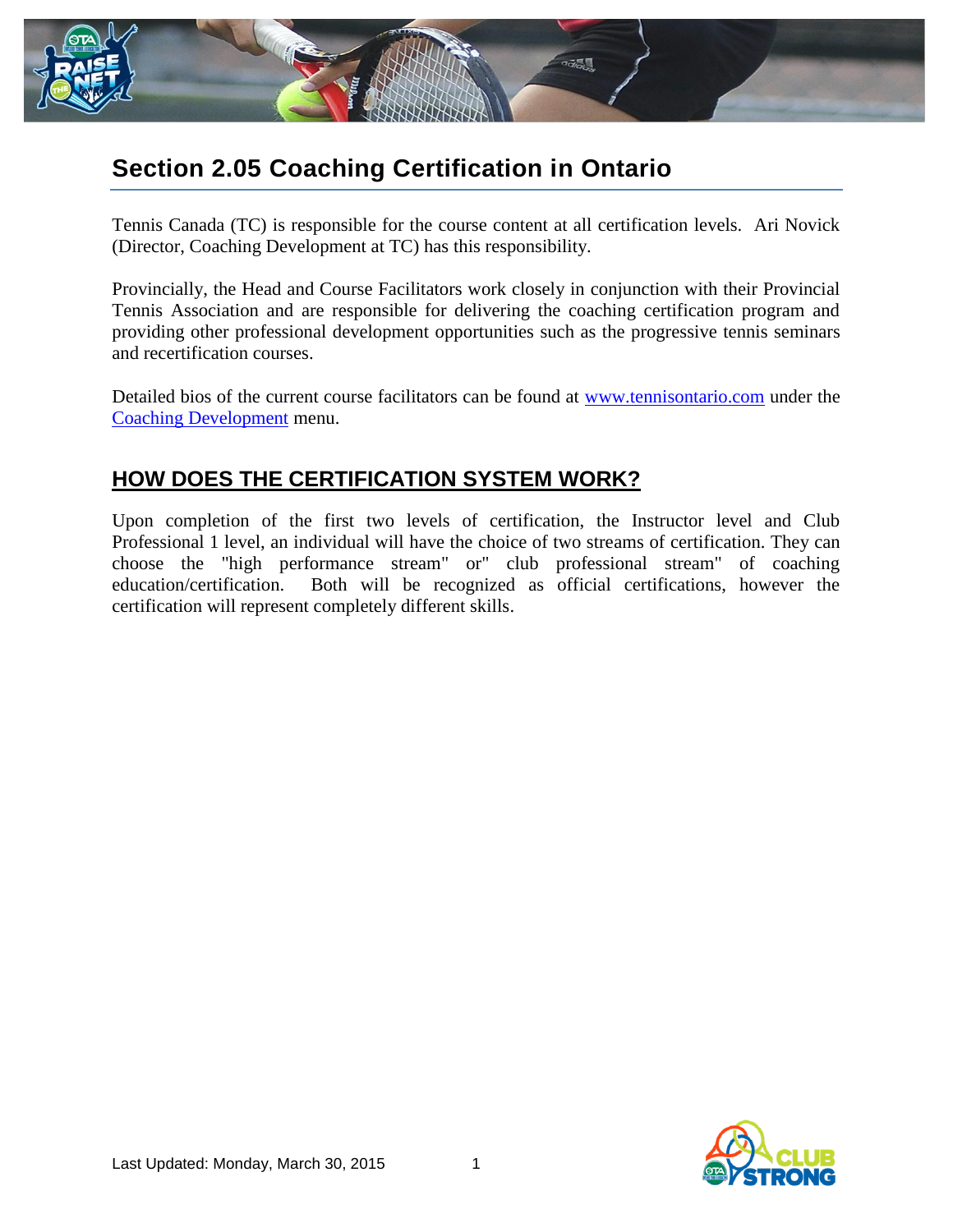

The following is a chart explaining the 2 stream approach:



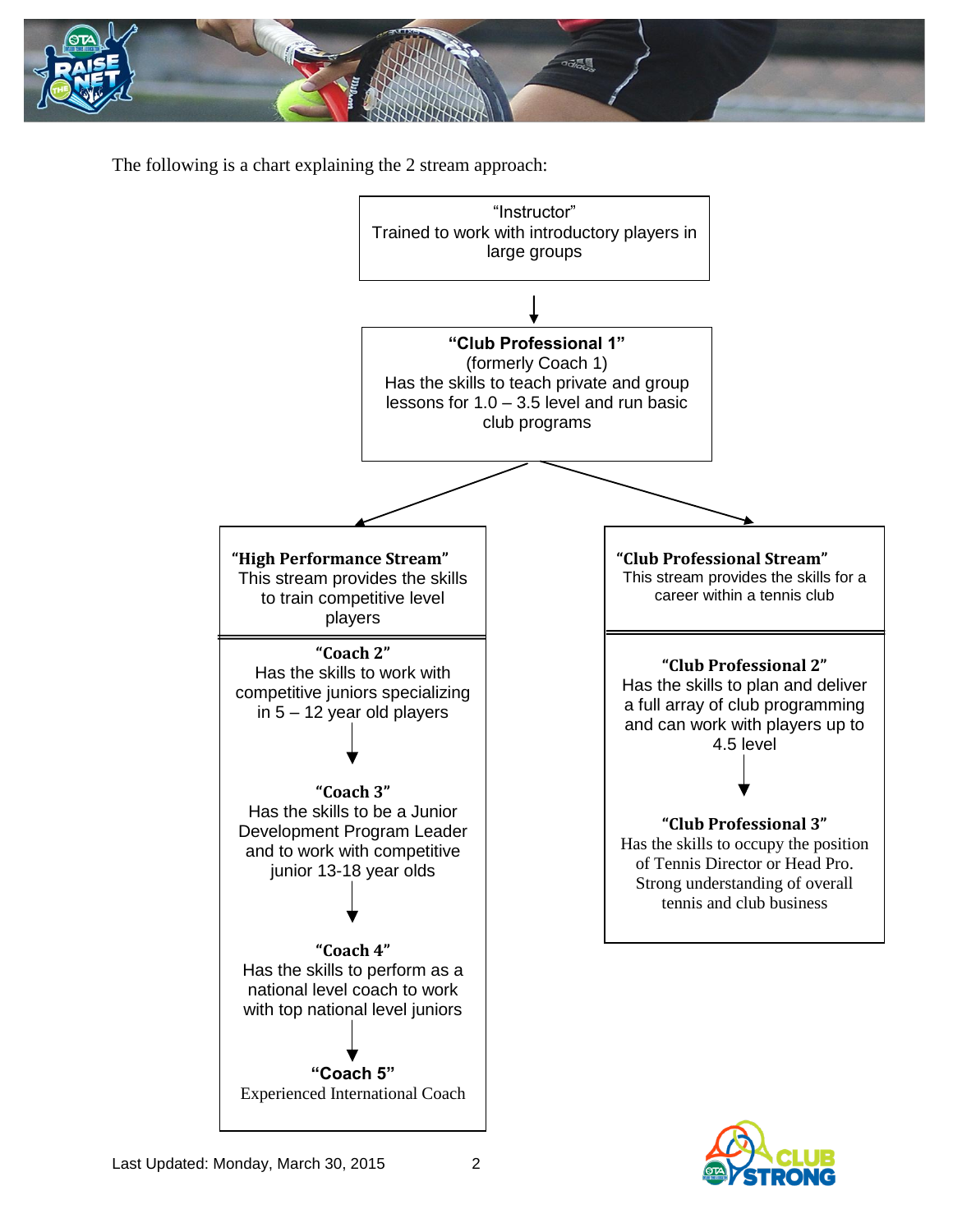

## **What is Progressive Tennis?**

Progressive tennis is a program for 5-9 year olds which allows young players to learn and play the game more quickly, efficiently and successfully. This concept is presented in our Tennis Instructor courses.

It uses a systematic progression of court sizes, balls and racquets to scale the game down to an appropriate level for these players.

It is imported from European countries such as France and Belgium where it was used to successfully develop players like Justine Henin and Olivier Rochus.

Simply put, progressive tennis is used as a developmental tool to allow young children to improve their overall tennis skills faster so they can transition to the regular court with more ease.

The OTA carries a number of products used in the teaching of progressive tennis such as racquets, mini tennis nets, foam balls, etc.

Visit the TPA website located inside Tennis Canada's website [\(www.tenniscanada.com\)](http://www.tenniscanada.com/) for more information on this program.

#### **Tennis Professionals Association (TPA)**

The TPA was developed by Tennis Canada for Canadian certified instructors, coaches and club professionals. As one of the requirements necessary in maintaining an active status of certification, the TPA's main objective is to provide a communication tool through a members' only website. The TPA seeks to deliver up to date information on coaching related material as well as a variety of benefits including:

- \$2 million liability insurance
- Preferred pricing on educational resources
- Jobfind
- On-line store
- Discounts on tennis equipment and products

The goal of the TPA is to educate and provide services/benefits for tennis coaches and tennis professionals across Canada. It was formed in 2004 and had 841 members that year. The TPA now has almost 2000 members!

Specific benefit/partners information can be found by visiting the TPA website.